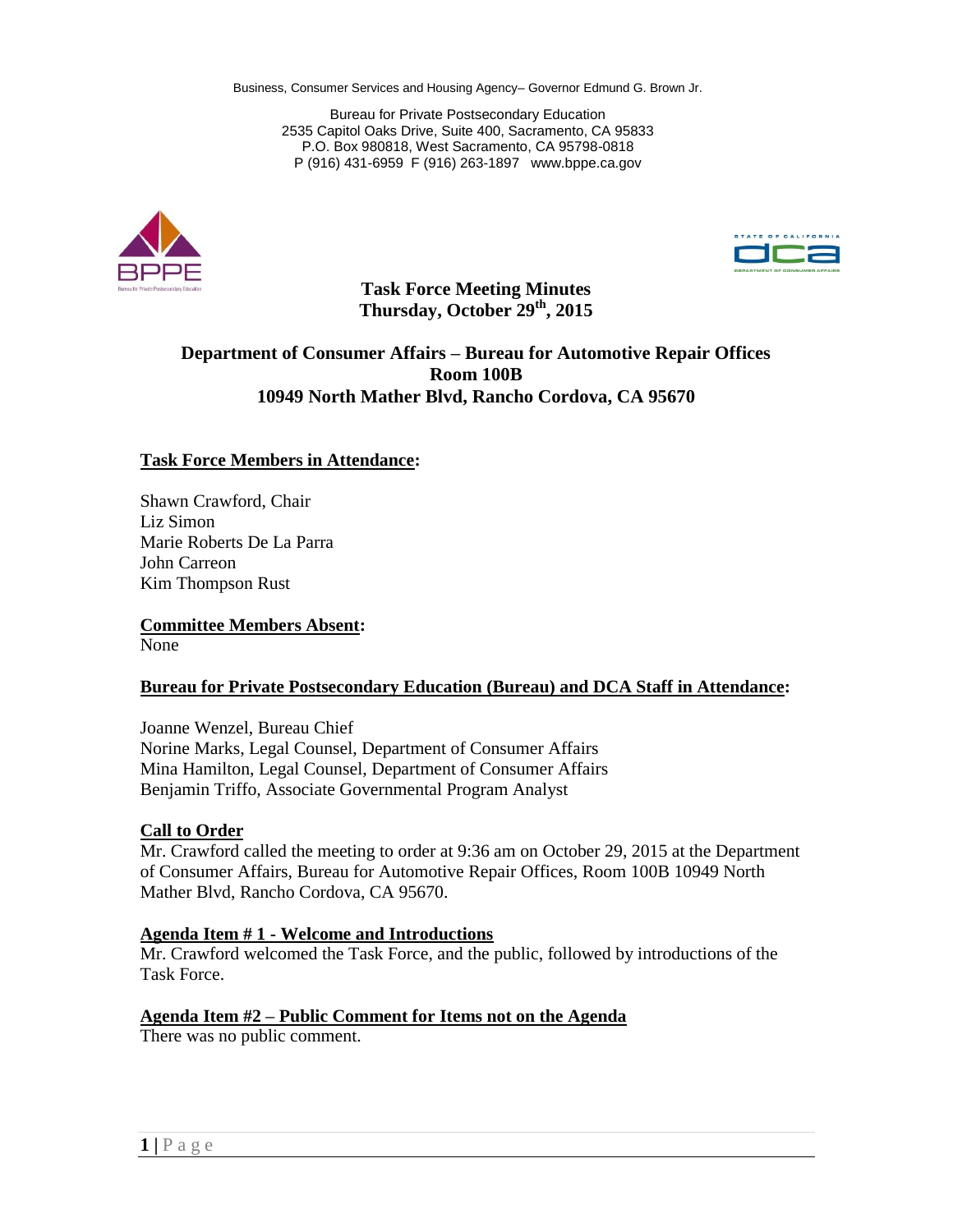# **Agenda Item #3 – Approval of Minutes- September 16, 2015**

Mr. Carreon motioned to approve the minutes, Ms. De La Parra seconded. (Ms. De La Parra: Aye; Mr. Carreon: Aye; Ms. Thompson Rust: Aye; Mr. Crawford: Aye; Ms. Simon: Aye). The motion passed.

## **Agenda Item #4- The State's Role in Promoting Growth in the High Technology Program Field – possible guest speaker Louis Stewart, Deputy Director – Innovation and Entrepreneurship, The Governor's Office of Business and Economic Development (GO-Giz)**

Mr. Crawford noted that Mr. Louis Stewart has rescinded his offer to attend the meeting, therefore recommending that the Task Force move on to the next agenda item.

Mr. Carreon requested that there be mention in the Task Force report that there have been multiple attempts at obtaining a public official to speak on the economic development topics of the report; however, due to various circumstances these results have not materialized. Mr. Carreon stated that it would have been extremely beneficial to have a representative from a government office attend and speak on these matters; and though unsuccessful, there should be note that efforts were made to obtain such a speaker.

The Task Force agreed with Mr. Carreon's comments, and recommended that there be brief mention in the report regarding this issue.

There was no public comment.

## **Agenda Item #5 – Discuss Task Force Report Content, Mandated by California Education Code (CEC) section 94880.1**

## **(a) Review Preliminary Draft of Task Force Report**

The Task Force began by inviting Ben Triffo, BPPE, to speak on the updates that have been made to the Task Force's report. Mr. Triffo began by discussing the new information regarding the White House's TechHire Initiative. It was noted that because there was no public official that was able to speak on California's role with "High Technology Programs," information has been supplemented with national initiatives. Mr. Carreon noted that it may be beneficial to include some information on the "Educational Quality through Innovation Partnerships" (EQUIP) program to demonstrate the recognition of the sector. Mr. Triffo also stated that there has been a modification to one of the characteristics of a High Technology Program, stating that "exclusive of textbooks" has been removed. Mr. Triffo continued by describing the new format that has been used for this draft of the report, as well as the key areas that need additional detail; specifically in regards to "Disclosures," "Outcomes," and "State Steps."

Mr. Carreon asked if there should be a portion of the report that states all of the items that were considered, but ultimately not decided upon. Ms. Wenzel stated that one option would be to attach the meeting minutes to the report to show the lengths that the Task Force went to in order to arrive at their recommendations.

While continuing with the review of the report, the Task Force again recommended that there be a section briefly discussing labor demand for graduates of High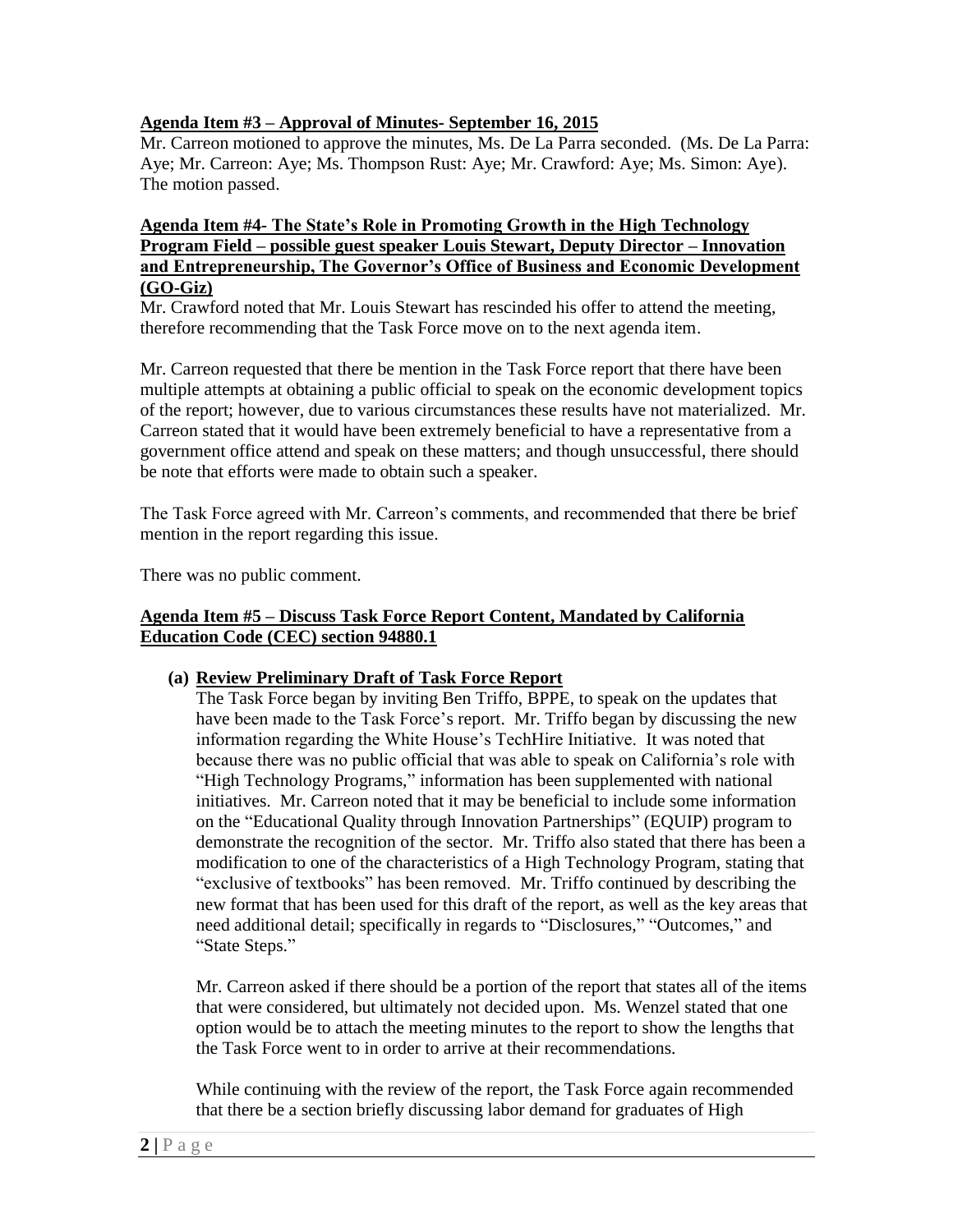Technology Programs. It was recommended that data be pulled from Labor Market Information Division (LMID), or from a specific report that has been published by General Assembly.

There was no public comment.

## **(b) Recommendations Related to Student Disclosures [CEC section 94880.1(a)(3)(A)]**

While reviewing the report, the Task Force began to review the recommendations around disclosures. When looking at the recommendations regarding "Program Rigor," Ms. Simon noted that it may be beneficial to provide sample language over specific language for the specific recommendations. Ms. Simon and Mr. Carreon volunteered to complete examples for the "Program Rigor" component of the "Student Disclosures" recommendations section of the report.

While reviewing recommendations around career services, it was recommended by the Task Force that an example be provided on what this disclosure could look like. Mr. Carreon and Ms. Simon will work on this example.

The Task Force also decided that recommendation number three shall be merged with recommendation two, due to the fact that soft skills are a key component of the career services that an institution offers.

There was no public comment.

# **(c) Recommendations Related to Reporting Student Outcomes [CEC section 94880.1 (a)(3)(B)]**

The Task Force next reviewed the recommendations surrounding student outcome reporting, beginning with the recommendation on the wage reporting pilot program.

There was public comment from Vicky Bradshaw, with California Strategies. Ms. Bradshaw noted that there are various models that can be used to report this data, and not just the models used by the Community Colleges and the UC system. She recommends not tying the recommendation to a specific model without identifying all the models that are available. Ms. Simon agreed with the comments, noting that the Task Force can include components that they would like to see included in the methodology; however, they do not need to name all of the components. The Task Force agreed.

The Task Force also reviewed recommendation number six, as it pertains to School Performance Fact Sheets (SPFS). The Task Force decided to remove recommendation 6a, and to include an example in an appendix.

Ms. Rust referenced the early conversation around wage reporting and stated that the Task Force should consider not using median wage, as it may cause confusion. The Task Force agreed, and noted that it may be better to allow that decision to be made by whoever is designing the model.

## **(d) Recommendations Related to State Steps [CEC section 94880.1 (a)(3)(C)]**